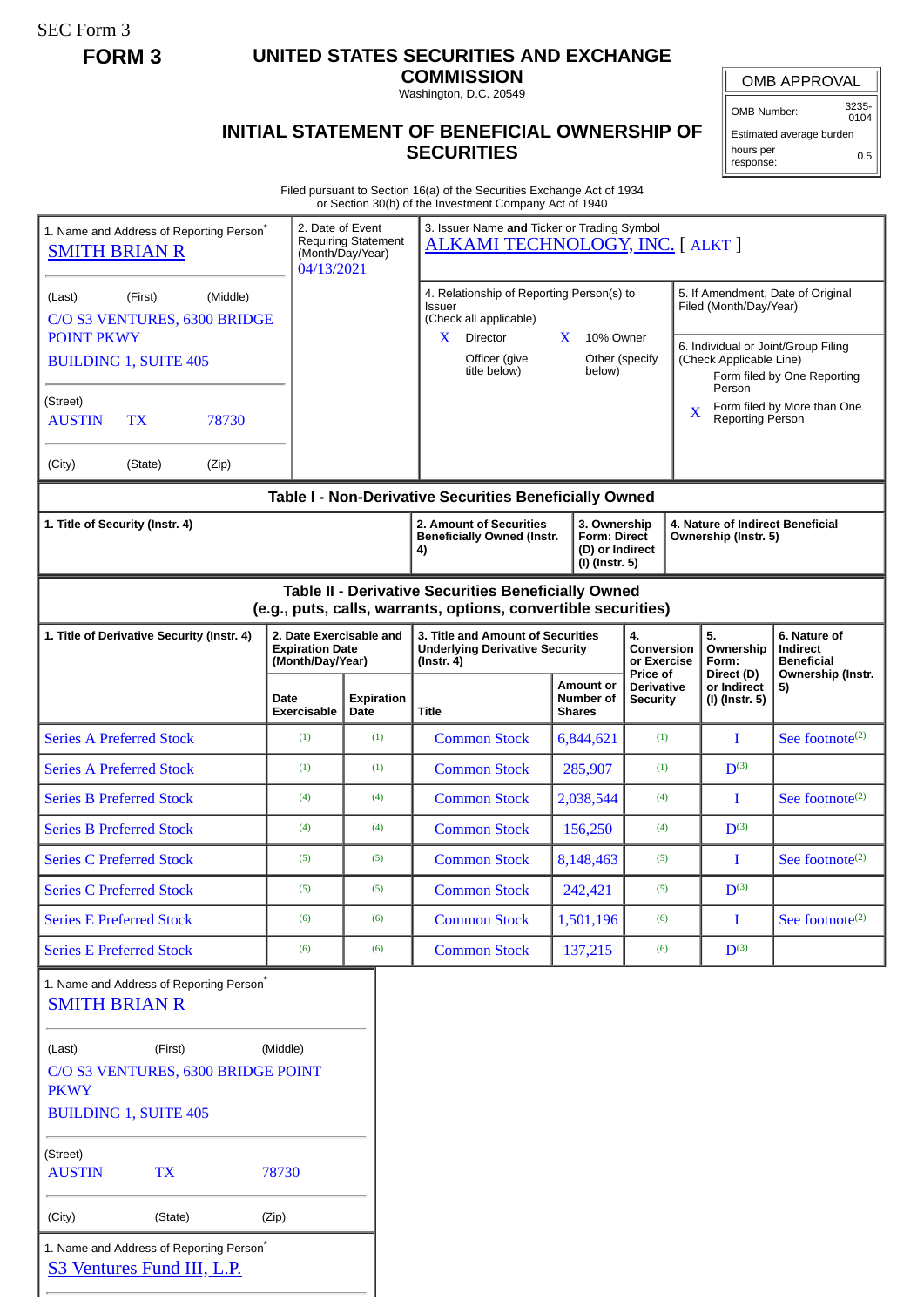| (Last)                           | (First)                                                                                   | (Middle) |  |  |  |  |  |  |
|----------------------------------|-------------------------------------------------------------------------------------------|----------|--|--|--|--|--|--|
| <b>6300 BRIDGE POINT PARKWAY</b> |                                                                                           |          |  |  |  |  |  |  |
| BLDG. 1, SUITE 405               |                                                                                           |          |  |  |  |  |  |  |
| (Street)                         |                                                                                           |          |  |  |  |  |  |  |
| <b>AUSTIN</b>                    | TX.                                                                                       | 78730    |  |  |  |  |  |  |
| (City)                           | (State)                                                                                   | (Zip)    |  |  |  |  |  |  |
|                                  | 1. Name and Address of Reporting Person <sup>*</sup><br><u>S3 VENTURES GPLP III, L.P.</u> |          |  |  |  |  |  |  |
|                                  |                                                                                           |          |  |  |  |  |  |  |
| (Last)                           | (First)                                                                                   | (Middle) |  |  |  |  |  |  |
|                                  | <b>6300 BRIDGE POINT PARKWAY</b>                                                          |          |  |  |  |  |  |  |
| <b>BLDG. 1, SUITE 405</b>        |                                                                                           |          |  |  |  |  |  |  |
| (Street)                         |                                                                                           |          |  |  |  |  |  |  |
| <b>AUSTIN</b>                    | TX <sup>-</sup>                                                                           | 78730    |  |  |  |  |  |  |
| (City)                           | (State)                                                                                   | (Zip)    |  |  |  |  |  |  |
|                                  | 1. Name and Address of Reporting Person <sup>*</sup>                                      |          |  |  |  |  |  |  |
|                                  | <u>S3 VENTURES III, L.L.C.</u>                                                            |          |  |  |  |  |  |  |
| (Last)                           | (First)                                                                                   | (Middle) |  |  |  |  |  |  |
| <b>6300 BRIDGE POINT PARKWAY</b> |                                                                                           |          |  |  |  |  |  |  |
| <b>BLDG. 1, SUITE 405</b>        |                                                                                           |          |  |  |  |  |  |  |
| (Street)                         |                                                                                           |          |  |  |  |  |  |  |
| <b>AUSTIN</b>                    | <b>TX</b>                                                                                 | 78730    |  |  |  |  |  |  |
| (City)                           | (State)                                                                                   | (Zip)    |  |  |  |  |  |  |

#### **Explanation of Responses:**

1. Each share of Series A Preferred Stock will automatically convert on a 1-for-1 basis into Common Stock immediately prior to the closing of the Issuer's initial public offering. 2. Shares held directly by S3 Ventures Fund III, L.P. ("S3 Fund III"). S3 Ventures GPLP III, L.P. ("S3 GPLP III") is the general partner of S3 Fund III. S3 Ventures III, L.L.C. ("S3 III LLC") is the General Partner of S3 GPLP III. Brian R. Smith is the Managing Director of S3 III LLC. S3 GPLP III, S3 III LLC and Mr. Smith may be deemed to have beneficial ownership of the shares held by S3 Fund III. S3 GPLP III, S3 III LLC and Mr. Smith each disclaims beneficial ownership of all such shares except to the extent of its or his pecuniary interest therein.

3. Shares held directly by Brian R. Smith.

4. Each share of Series B Preferred Stock will automatically convert on a 1-for-1 basis into Common Stock immediately prior to the closing of the Issuer's initial public offering.

5. Each share of Series C Preferred Stock will automatically convert on a 1-for-1 basis into Common Stock immediately prior to the closing of the Issuer's initial public offering.

6. Each share of Series E Preferred Stock will automatically convert on a 1-for-1 basis into Common Stock immediately prior to the closing of the Issuer's initial public offering.

#### **Remarks:**

Exhibit Index: Exhibit 24.1 - Power of Attorney

| /s/ Brian R. Smith                                   | 04/13/2021 |
|------------------------------------------------------|------------|
| /s/ Brian R. Smith for S3<br>Ventures Fund III, L.P. | 04/13/2021 |
| /s/ Brian R. Smith for S3<br>Ventures GPLP III, L.P. | 04/13/2021 |
| /s/ Brian R. Smith for S3<br>Ventures III, L.L.C.    | 04/13/2021 |
| ** Signature of Reporting<br>Person                  | Date       |

Reminder: Report on a separate line for each class of securities beneficially owned directly or indirectly.

\* If the form is filed by more than one reporting person, *see* Instruction 5 (b)(v).

\*\* Intentional misstatements or omissions of facts constitute Federal Criminal Violations *See* 18 U.S.C. 1001 and 15 U.S.C. 78ff(a).

Note: File three copies of this Form, one of which must be manually signed. If space is insufficient, *see* Instruction 6 for procedure.

**Persons who respond to the collection of information contained in this form are not required to respond unless the form displays a currently valid OMB Number.**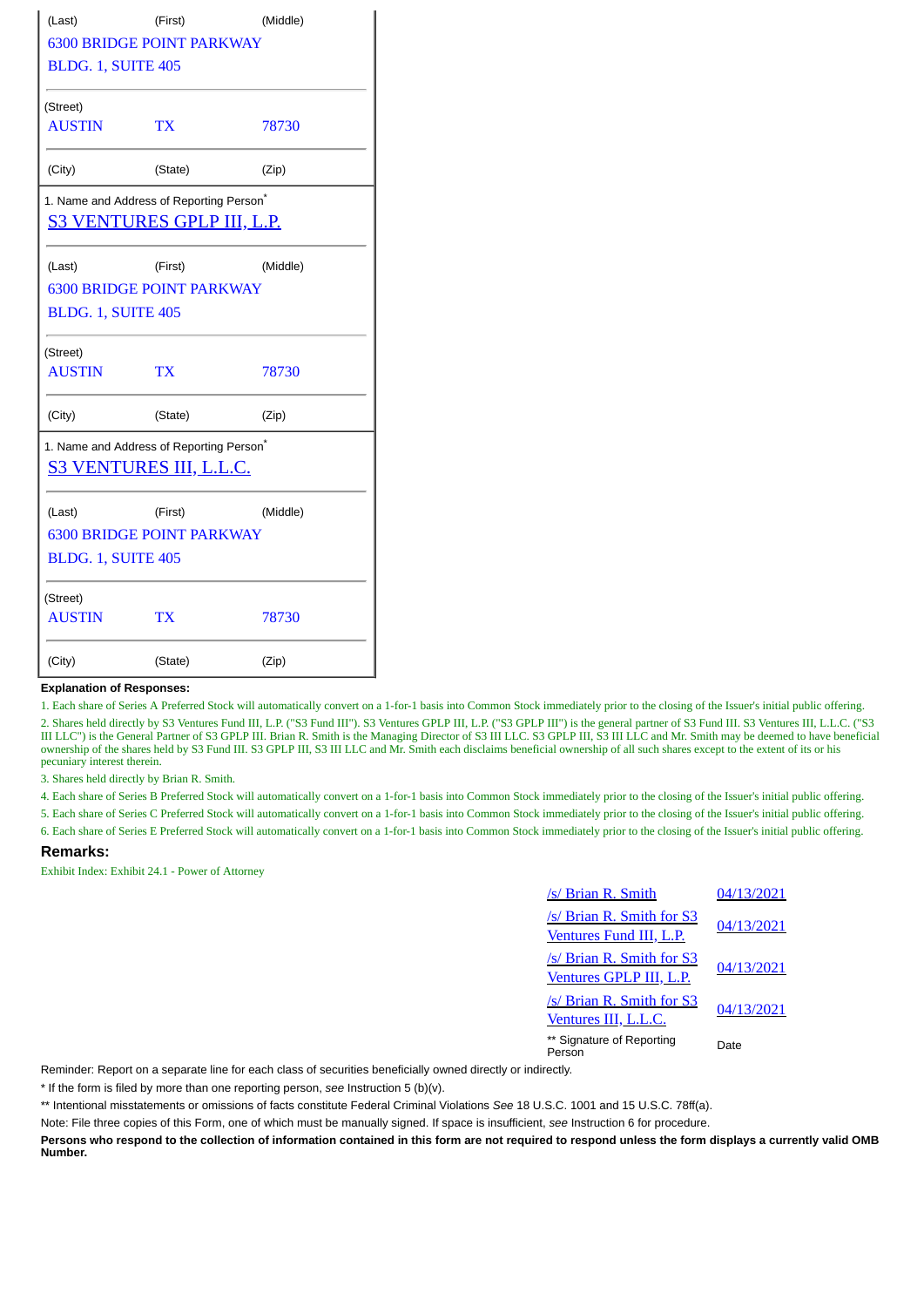#### **POWER OF ATTORNEY**

With respect to holdings of and transactions in securities issued by Alkami Technology, Inc. (together with its affiliates and successors, the "Company"), each of the undersigned hereby constitutes and appoints each of Brian R. Smith, Charles Plauche, Jr., and Aaron Perman, signing singly, with full power of substitution and resubstitution, to act as each of the undersigned's true and lawful attorney-infact to:

- 1. prepare, execute in each of the undersigned's name and on each of the undersigned's behalf, and submit to the United States Securities and Exchange Commission (the "SEC") a Form ID, including amendments thereto, and any other documents necessary or appropriate to obtain and/or regenerate codes and passwords enabling each of the undersigned to make electronic filings with the SEC of reports required by Section 13 or Section 16(a) of the Securities Exchange Act of 1934, as amended, or any rule or regulation of the SEC;
- 2. execute for and on behalf of each of the undersigned, Forms 3, 4, and 5, or Schedules 13D and 13G in accordance with Section 13 or Section 16 of the Securities Exchange Act of 1934, as amended, and the rules thereunder;
- 3. do and perform any and all acts for and on behalf of each of the undersigned which may be necessary or desirable to complete and execute any such Form 3, 4, or 5, or Schedules 13D and 13G, complete and execute any amendment or amendments thereto, and timely file such form with the SEC and any stock exchange or similar authority; and
- 4. take any other action of any type whatsoever in connection with the foregoing which, in the opinion of such attorney-in-fact, may be of benefit to, in the best interest of, or legally required by, each of the undersigned, it being understood that the documents executed by such attorney-in-fact on behalf of each of the undersigned pursuant to this Power of Attorney shall be in such form and shall contain such terms and conditions as such attorney-in-fact may approve in such attorney-in-facts discretion.

Each of the undersigned hereby grants to each such attorney-in-fact full power and authority to do and perform any and every act and thing whatsoever requisite, necessary, or proper to be done in the exercise of any of the rights and powers herein granted, as fully to all intents and purposes as each of the undersigned might or could do if personally present, with full power of substitution and resubstitution or revocation, hereby ratifying and confirming all that such attorney-in-fact, or such attorneys-in-fact substitute or substitutes, shall lawfully do or cause to be done by virtue of this Power of Attorney and the rights and powers herein granted.

Each of the undersigned acknowledges that the foregoing attorneys-in-fact, in serving in such capacity at the request of each of the undersigned, are not assuming, nor is any Company assuming, any of each of the undersigned's responsibilities to comply with Section 13 or Section 16 of the Securities Exchange Act of 1934, as amended.

This Power of Attorney shall remain in full force and effect until each of the undersigned is no longer required to file Forms 3, 4, and 5 or Schedules 13D or 13G with respect to each of the undersigned's holdings of and transactions in securities issued by the Company, unless earlier revoked by each of the undersigned in a signed writing delivered to the foregoing attorneys-in-fact.